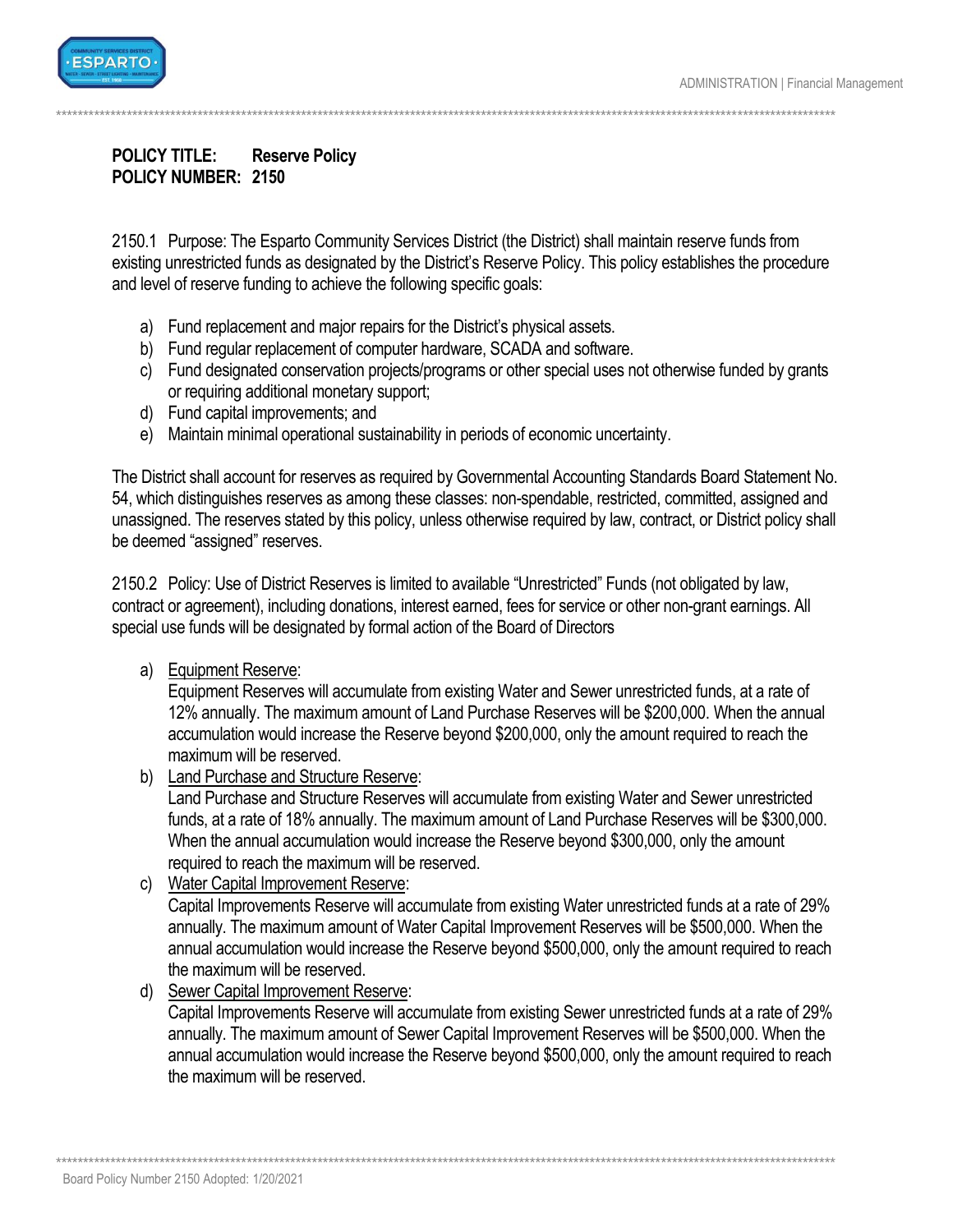

e) Water Operations Reserve:

Water Operations Reserve will accumulate from existing Water unrestricted funds at a rate of 6% annually. The maximum amount of Water Operations Reserves will be \$100,000. When the annual accumulation would increase the Reserve beyond \$100,000 only the amount required to reach the maximum will be reserved.

f) Sewer Operations Reserve:

Sewer Operations Reserve will accumulate from existing Sewer unrestricted funds at a rate of 6% annually. The maximum amount of Sewer Operations Reserves will be \$100,000. When the annual accumulation would increase the Reserve beyond \$100,000 only the amount required to reach the maximum will be reserved.

g) Total All Reserve Funds: The total amount of Reserves designated annually from all funds shall be \$1,700,000.

## 2150.3 Using Reserve Funds:

- a) Equipment Reserve:
- b) Equipment Reserves will be used exclusively for the purchase of:
	- a. Used or new vehicles
	- b. Construction equipment
	- c. Capital purchases
	- d. Technology upgrades or improvements
- c) Land Purchase and Structure Reserve:

Land Purchase and Structure Reserves will be used exclusively for the purchase of real property and/or construction or purchase of structures to support District infrastructure and operations.

d) Water Capital Improvement Reserve:

Water Capital Improvement Reserves will be limited to costs related to making changes to improve capital assets, increase their useful life, or add to the value of these assets. Designated Capital Improvement Funds may be used to cover major facility improvements (construction, installation of new doors or windows, replacing doors and windows, roof replacement, HVAC replacement, alarm system installation, parking lot and outside lighting improvements, etc.).

e) Sewer Capital Improvement Reserve:

Sewer Capital Improvement Reserves will be limited to costs related to making changes to improve capital assets, increase their useful life, or add to the value of these assets. Designated Capital Improvement Funds may be used to cover major facility improvements (construction, installation of new doors or windows, replacing doors and windows, roof replacement, HVAC replacement, alarm system installation, parking lot and outside lighting improvements, etc.).

f) Water Operations Reserve:

Water Operational Reserves shall be accrued to ensure minimal facility and administrative functions. Reserve funds shall be utilized to support:

- 1) Administrative operational functions, including minimal staffing levels and administrative/office expenses;
- 2) Facility operations;
- 3) Facility repairs (distinguished from Capital Improvements and may include painting, caulking of seams, roof repairs, HVAC repairs, patching of walls, etc.).

Board Policy Number 2150 Adopted: 1/20/2021